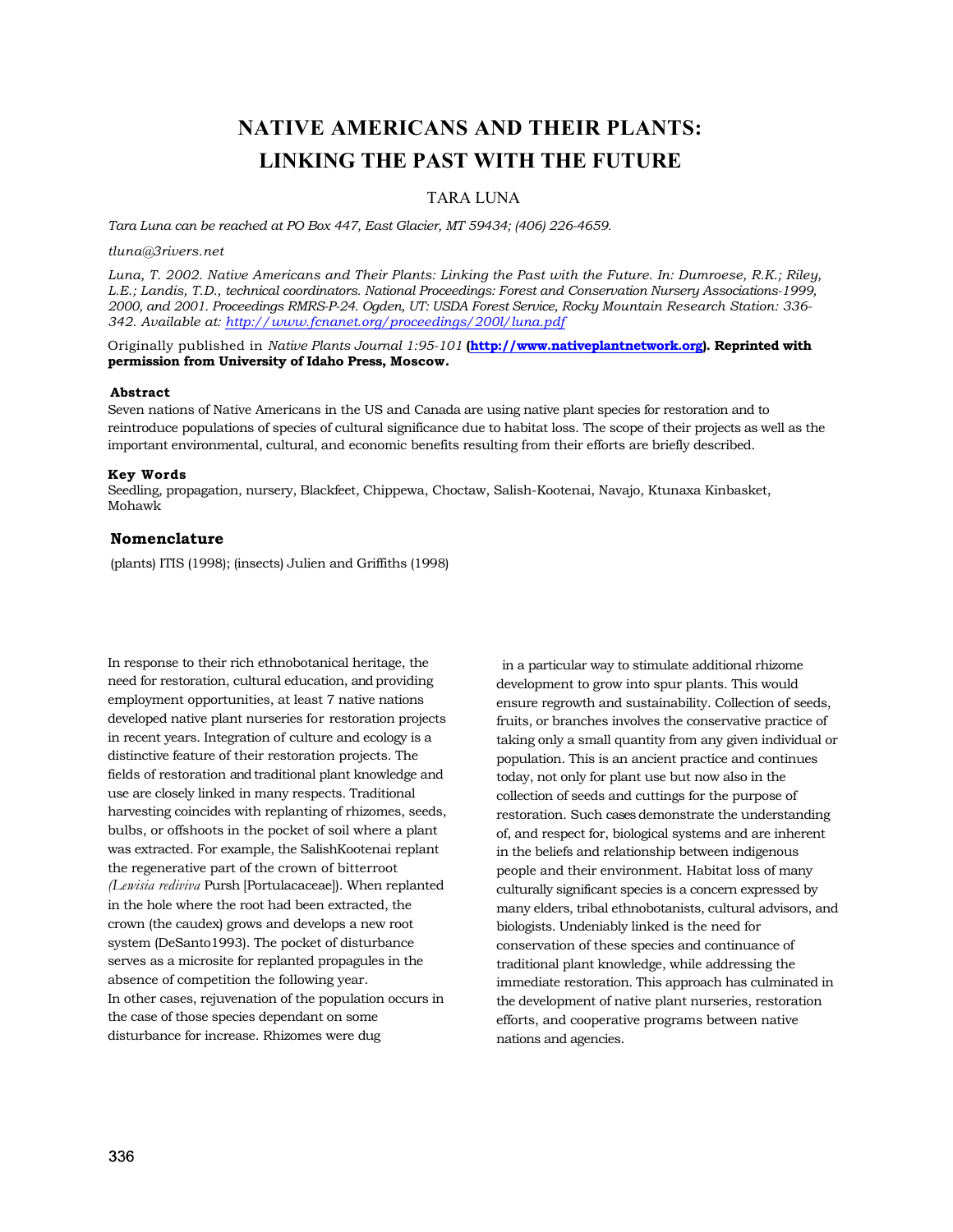# **BLACKFEET NATION OF MONTANA**

The Blackfeet Reservation is over 600,000 ha (1.5 million ac) and encompasses a large expanse of northern short grass prairie with numerous wetlands, lakes, and rivers, as well as the interface with subalpine and alpine zones bordering Glacier National Park on the western boundary. The wide diversity of habitat and species illustrates both the diversity of plants of cultural significance to the Blackfeet and the range of restoration plants needed for upcoming projects.



Figure 1. The Blackfeet's geodesic dome greenhouse was selected for its contemporary structural design which would withstand high winds, accumulate maximum solar gain for growing plants during winter months, and coincide with traditional values of the circle. (Terry McGrath Photography).

In 1998, a geodesic dome greenhouse (Figure 1) was constructed at the Blackfeet Community College in Browning, Montana. Wilbert Fish (greenhouse program manager and traditional Blackfeet herbalist) and his staff have successfully grown 53 native species for restoration and cultural-education purposes (Table 1). Emphasis on the cultural history and language is presented while species are under production (Figure 2), coinciding with the cultural education goals of the college and providing an opportunity to conduct horticultural trials with native species in a unique greenhouse environment.

Some traditional curative species being grown in the greenhouse include American licorice *(Glycyrrhiia lepidota* Pursh [Fabaceae]) and pale purple coneflower *(Echinacea pallida* (Nutt.) Nutt. [Asteraceae] ). Key restoration species include



Figure 2. Pi-ne-mah-si or sticky geranium (Geranium viscossisimum) growing in the Blackfeet geodesic dome greenhouse (Terry McGrath Photography).

Table 1. Plants grown by the Blackfeet.

| Scientific name                               | Family        | <b>Blackfeet name</b>      |
|-----------------------------------------------|---------------|----------------------------|
| Arctostaphylos uva-ursi (L.) Spreng.          | Ericaceae     | Ka-ka sin                  |
| Amelanchier alnifolia (Nutt.) Nutt. ex Roem.  | Rosaceae      | O-ko-nuk                   |
| Echinacea angustifolia var. pallida Nutt.     | Asteraceae    | Sik-doh-gee                |
| Eriogonum umbellatum Torrey                   | Polygonaceae  | OO-kak-see                 |
| Gaillardia aristata Pursh                     | Asteraceae    | E-Nuk-En-Nee-Ga-Pono-Kooki |
| Geranium viscossisimum Fisch & Meyer ex Meyer | Geraniaceae   | Pi-ne-mah-see              |
| Glycyrrhriza lepidota (Nutt.) Pursh           | Fabaceae      | Mah-see-ye-poh-soh-goh-see |
| Hierochloe odorata (L.) Beauv.                | Poaceae       | Se-pat-semo                |
| Mahonia repens (Lindl.) G. Don                | Berberidaceae | Ot-squi-ei-na              |
| Lewisia rediviva Pursh                        | Portulacaceae | Eks-ix-ix                  |
| Populus tremuloides Michx.                    | Salicaceae    | As-si-tsix-im              |
| Pinus contorta Dougl. ex Loud                 | Pinaceae      | A-patakh-i                 |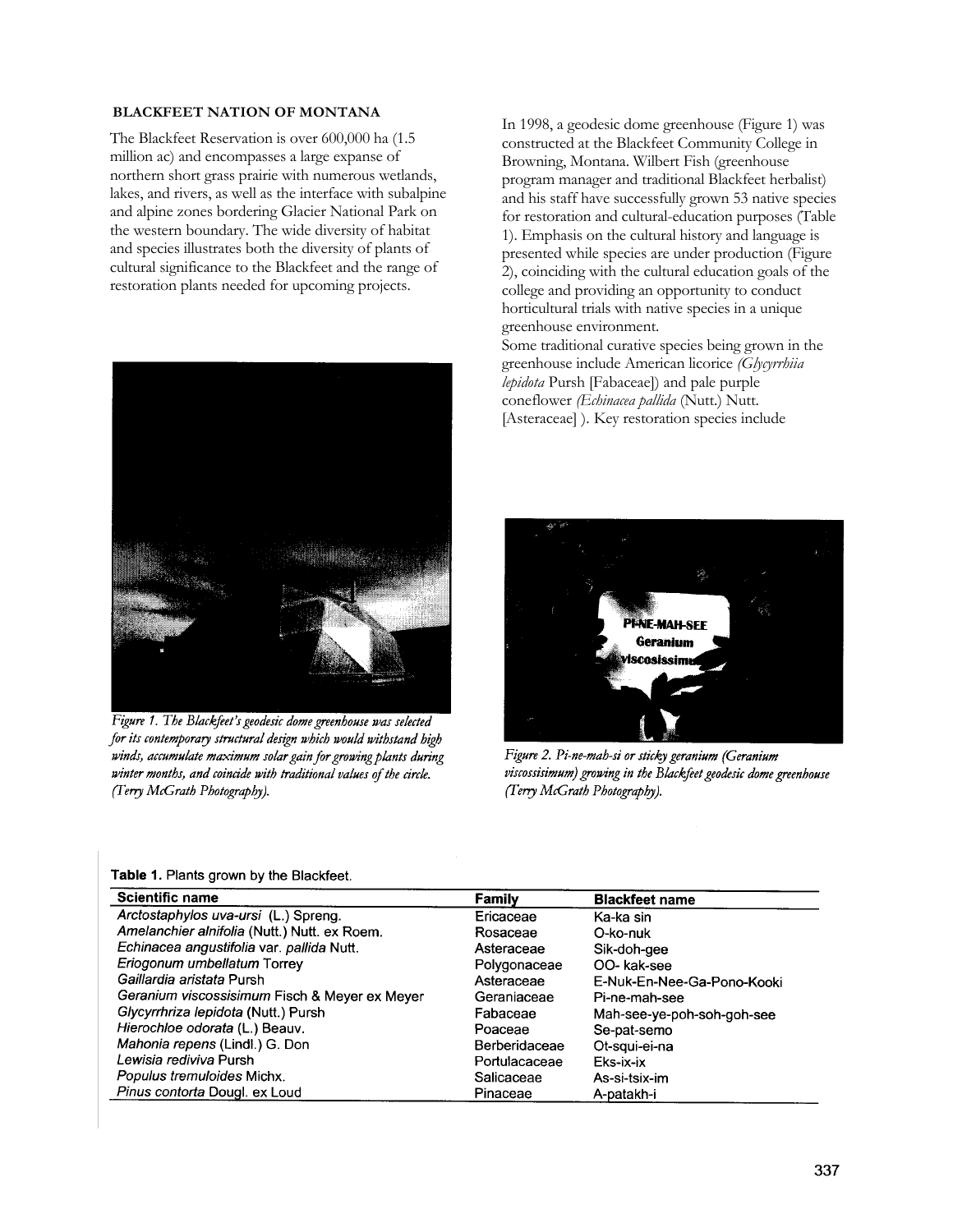serviceberry *(Amelanchier alnifolia* (Nutt.) Nutt. ex M. Roemer [Rosaceae]) and chokecherry *(Prunus viginiana L.* [Rosaceae]) which are also important traditional food plants. Several species of sedges *(Carex spp.* [Cyperaceae]) have been grown for wetland and riparian zones on the reserve. Other species of ceremonial significance that have been grown include sweetgrass *(Hierochloe odorata (L.)* Beauv. [Poaceae]) and old man sage *(Artemisia ludoviciana* Nutt. [Asteraceae]). In cooperation with Glacier National Park, the greenhouse is used to produce plants for campground restoration involving students from the Browning School District. Students collect seeds and assist in propagation and out-planting. Mr Fish and his staff are currently growing culturally significant species for the Piegan Institute, which operates 2 total immersion Blackfeet Language schools and desires a culturalbotanical park for each school.

#### **OJIBWA (CHIPPEWA) OF MINNESOTA**

The Chippewa (Objibwa) of Minnesota consists of 7 Bands: Bois Forte, Fond du Lac, Grand Portage, Leech Lake, Mille Lacs, White Earth, and Red Lake. Wild rice *(Ziiania palustrir L.* [Poaceae]) management on reserve lakes is a priority in order to enhance and restore wild rice production and to increase nesting habitat for migratory waterfowl.

Just one of several restoration projects, the Fonddu-Lac Band near Duluth, Minnesota, are inventorying populations of wild rice using global positioning system (GPS) mapping techniques in conjunction with restoring 300 ha (750 ac) of formerly channelized, dammed, or altered wetlands and lakes to their former capacity with wild rice. David Wise, USDA Natural Resource Conservation Service (NRCS) tribal liaison is coordinating the projects.

The White Earth Band of the Ojibwa are also involved in wetland restoration in Minnesota. Restoration of 3.5 km (2.2 miles) of the Wild Rice River, located south of Lower Rice Lake, came about due to the construction of a new bridge. As part of the construction, Minnesota Department of Transportation restored flow to a part of the river that for decades was diverted into a ditch parallel to the highway. The project restores hundreds of hectares of floodplain wetland and provides deepwater habitat for northern pike and other fish. The restored wetland will help moderate water-level

fluctuations in Lower Rice Lake, thus reducing damage to young wild rice from high water in early summer (MDNR 1999). The project benefits native people, wild rice, fish, and wetland wildlife which have been waiting more than 50 y for this river's recovery.



Figure 3. Choctaw members planting switch grass rhizomes (Photo by Tim Oakes).

#### **CHOCTAW TRIBE OF MISSISSIPPI**

The Choctaw live within a species and habitat rich area of Mississippi. The forest is an oak-pinehickory association with a diverse sub-canopy of several other species of oak, gum *(Liquidambar .ctyraceflua L.* [Hammelidaceae]), and tall shrubs. Herb cover may reach 20% in forests that have been burned. In moist locations, switch cane may form dense canebrakes. Species richness is also evident in the many types of wetlands common in this area.

The Mississippi Band of the Choctaw are dedicated to preservation of their cultural way of life and have recognized that plants of cultural significance are increasingly being threatened due to habitat loss. A cooperative effort between the Choctaw tribal council, Agriculture and Rural Development office, and NRCS has resulted in several innovative projects to address this problem. Three projects are addressed below. Choctaw elders expressed concern about limited populations of switch cane *(Arundinariagigantea ssp. tecta* (Walt) McClure [Poaceae]) on tribal lands. Switch cane is the largest native grass in North America, growing 2 to 8 m (6.5 to 26 ft) tall with stems up to 2 cm (1 in) in diameter. Cane fiber is used in Choctaw basketry, recognized worldwide as some of the most exquisite basketry, and is an important source of income for tribal basket makers. Chief Phillip Martin and the tribal council requested a collaborative project between the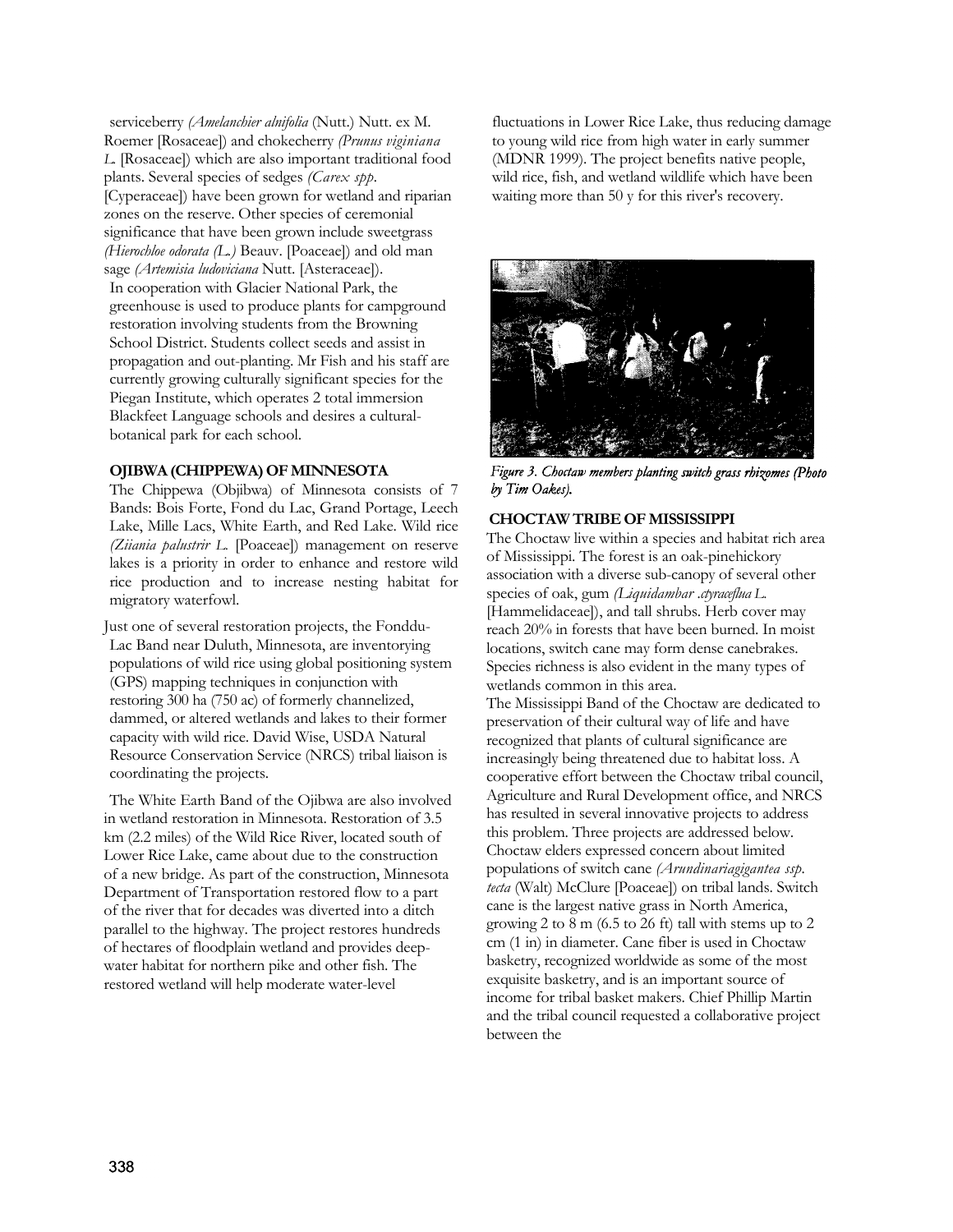Choctaw and NRCS to transplant sections of cane back into suitable habitat on the reservation, and also to introduce it in areas were it would be easily accessible by basket makers and elders (Figure 3). Tim Oakes, NRCS liaison, is investigating vegetative propagation of cane for these purposes and for slope and stream bank stabilization. Elders provided information on historic locations, which are being mapped by GPS. A 7 ha (18 ac) section adjacent to the Pearl River will be restored with forest tree seedlings and cane. A vocational tribal greenhouse and nursery facility produces bareroot Nutall's oak *(Quercus texana* auct.non Buckl. [Fagaceae]) and hickory *(Caya alba (L.)* Nutt. ex Ell Quglandaceae]) for restoration, and for wildlife food and cover values. The greenhouse employs tribal members who collect seeds, grow, and maintain tree seedlings. Trees are also available to locals for backyard habitat enhancement on private land. Both species are of cultural significance to the Choctaw as traditional food sources (Moerman 1998). The traditional Choctaw stick ball game (Ishtohboli) requires a pair of hickory stickball sticks. Preservation of existing wetlands and enhancement and installment of additional wetlands on tribal lands is a priority of the Choctaw and they have been recognized for their initiative of tribal wetland projects. The Choctaw and Army Corps of Engineers recently agreed to restore and enhance tribal wetlands. Wetland protection and restoration by the Choctaw have set an example in the southeastern US. Another cooperative project was development of the Wolf Creek Nature Trail, located at the Pearl River Community. The Choctaw intended to create a demonstration area focusing on environmental concerns, such as restoration, enhancement, and creation of wetlands and habitat for wildlife. Information about plants encountered along the trails is provided in both Choctaw and English, providing environmental education to school groups and visitors, as well as an opportunity for youth to learn from elders and examine plants of cultural significance.

#### **CONFEDERATED SALISH-KOOTENAI TRIBES OF MONTANA**

The Salish- Kootenai reservation ranges from 900 to 3000 m in elevation and includes shortgrass prairie, the Flathead River drainage, wetlands, and

the forested west slope of the Mission Mountain Range on the eastern boundary.

The Salish-Kootenai constructed a nursery at their Salish-Kootenai College in Pablo, Montana, to provide plants for restoration of riparian zones in the Flathead River and its tributaries, and upcoming federal highway projects on the Flathead Reservation. The nursery is part of a program combining restoration, control of exotic weeds, and college curriculum. Instrumental in the program are JoAnne Bigcrane, ethnobotanist and liason between tribal elders, Virgil Dupuis, restoration project manager, Pat Hurley, biology instructor at the College, Dawn Thomas-Swaney, nursery manager, and Joyce Lapp, restoration biologist at Glacier National Park.

Planning and preparation for this long term program included looking for culturally significant species in proposed restoration areas and searching historical records to see if culturally significant species originally occurred on potential restoration sites. Historical records provide a means of accessing the impact of habitat loss and exotic invasion on populations. The Elders participation was invited to oversee the selection of native plants for restoration projects, and suggest how appropriate care and handling was to be given to the plant species and materials. The nursery includes 2 greenhouses, a shadehouse, and 4 outdoor mistbeds for vegetative propagation. Student interns from the College assist with seed collection and propagation and production of plants. The College's restoration ecology curricula prepares students for local employment on the project, as well as other opportunities in restoration and horticulture, as they take an active role in management of their land.

As part of the program, the Salish-Kootenai plan to involve tribal members in contract production of bareroot woody material and establishment of seed grass orchards for other restoration projects. Of the 80 ha (200 ac) of proposed riparian restoration, the Salish-Kootenai are starting with conversion of a 24 ha (48 ac) pasture on a floodplain along the Flathead River (Figure 4). Their objectives are to reestablish the historic floodplain by reintroducing willow *(Salix* spp. [Salicaceae] and Black cottonwood *(Populus trichocarpa* Torr. & Gray ex Hook (Salicaceae) to the shoreline, enlarging and rehabilitating the existing wetlands with sedges, rushes *[Juncus* spp. Uuncaceae] , and native shrubs and to reestablish the adjacent ponderosa pine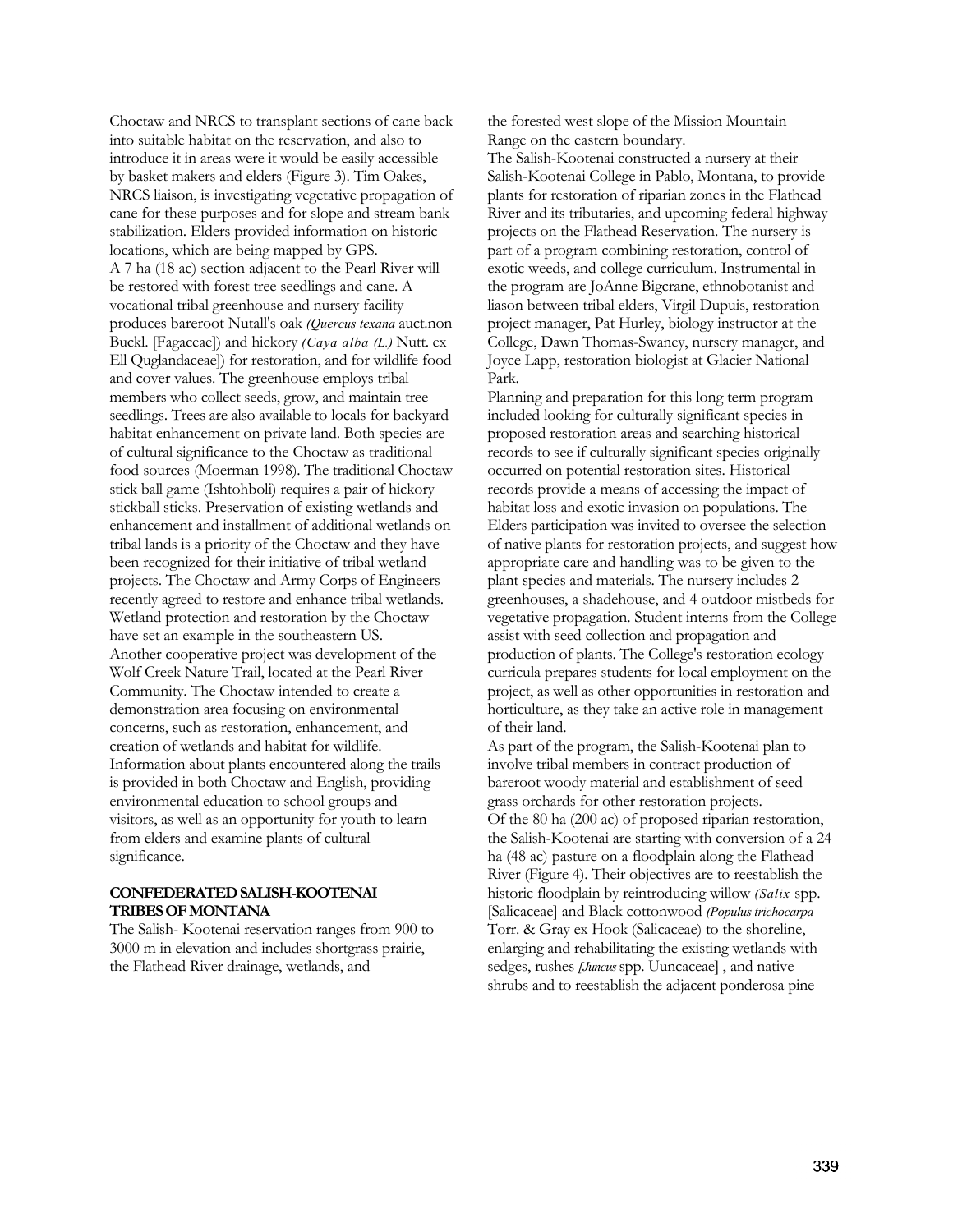*(Pinus ponderosa* Dougl. [Pinaceae]) and Rocky Mountain juniper *Duniperus scopulorum* Sarg. [Cupressaceae]) forests. Existing populations of the culturally significant species American plum *(Prunus americanus* Marsh. [Rosaceae]) will be revitalized and augmented as well.



Figure 4. Dawn Thomas-Swaney collecting hardwood willow cuttings along the Flathead River in Montana (Photo by Joyce  $L$ app).

Plants for this project include red-oiser dogwood *(Cornus sericea L.* [Cornaceael), woods rose *(Rosa woodsii*  Lindl. [Rosaceae]), willow *(Salix spp.),* thin leaf alder *(Alnus incana (L.)* Moench [Betulaceae]) and snowberry *(Symphoricarpos albus (L.)* Blake [Caprifoliaceae]). Rooted cuttings of Bebb's willow *(Salix bebbiana*  Sarg.[Salicaceae]), and black cottonwood are being grown for a 10 ha (20 ac) restoration project along the Jocko River.

The Reservation has an extensive exotic weed problem. Success of restoration projects is contingent on control of weeds. JoAnne Bigcrane works closely with the Reservation's Weed Division to examine the impact of herbicides on native species. Linda Weaselhead manages an insectary where sulphur knapweed moth *(Agapeta.Zoegana L.* [Lepidoptera:Tortricidae]) and knapweed root weevil *(Cyphocleonus achates* Fiihr. [Coleoptera:Curculionidae]) are grown for biological control of spotted knapweed *(Centaurea maculosa L.*  [Asteraceae]).

The Salish-Kootenai have, through careful planning and development, a restoration policy and protocol with tribal elders, conservation and protection of culturally significant plants, development of a nursery, exotic plant management, and a curriculum for the field of restoration aimed at providing employment, a program others should emulate.

## **KTUNAXA KINBASKET OF BRITISH COLUMBIA**

Ktunaxa Kinbasket lands are very diverse in vegetation, ranging from the dry, ponderosa pine-bunchgrass *(Elymus.rpicatus* (Pursh) Gould [Poaceae]) zone to the coastal western hemlock *(Fsuga heterophylla* (Raf.) Sarg. [Pinaceae]) zone and in some places, subalpine and alpine zones.

The need for restoration of hydro-electrical rightof- way on Ktunaxa Kinbasket land prompted development of an on site indigenous plant nursery on the north end of the St. Mary's Reserve near Cranbrook, British Columbia. Michael Keefer is ethnobotanist and Pete McCoy serves as cultural advisor and liaison between elders and the ethnobotany program. Keefer and McCoy have collected seeds for several projects (Figure 5). One major contract with Columbia Power Corporation involves growing huckleberry *(Vaccinium membranaeceum* Dougl. ex Hook [Ericaceae]), ninebark *(Physocarpos malvaceus* (Greene) Kuntze [Rosaceae]), chokecherry, snowbrush *(Ceanothus velutinus* Dougl. [Rhamnaceae]), and red stem ceanothus *(Ceanothus sanguineus* Pursh [Rhamnaceae]) from seeds. Snowberry and willow will be



Figure 5. Michael Keefer (left) and Pete McCoy (right) collecting seeds (Photo by Bev Hills).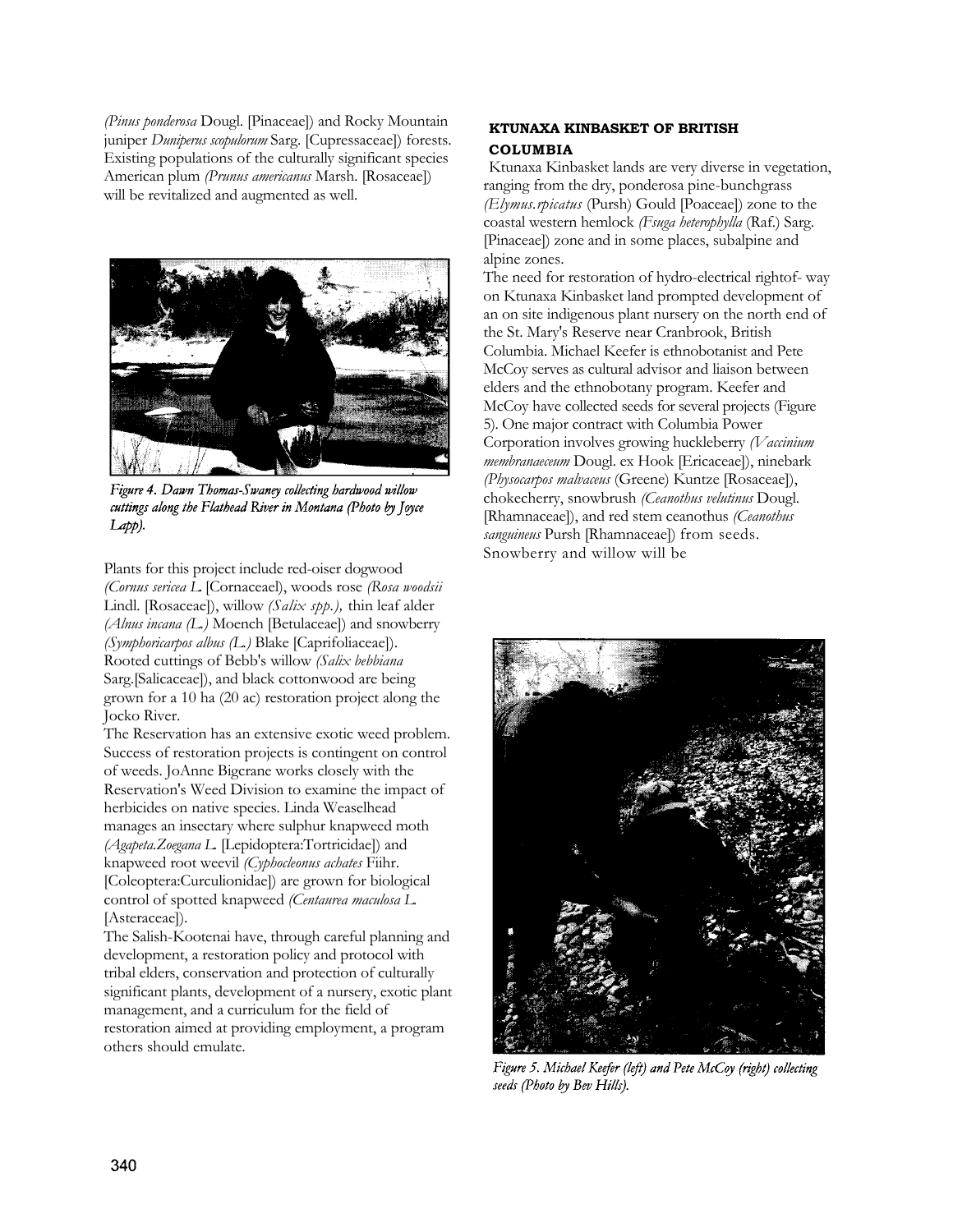vegetatively propagated. With this great range of diversity and the need for restoration in many areas, Keefer sees the challenge of growing many additional species. Experimentation and refining the growth requirements for diverse species under greenhouse conditions is necessary for future projects. A youth ranch, in conjunction with the nursery, is under development and will involve horticulture apprenticeships and employment for youth. The nursery and ranch provide jobs and skills and ensure use of site specific nursery stock.

# **Mohawk NATION OF NEW YORK**

The St Regis Mohawk Reservation includes 5666 ha (14,000 ac) in New York and additional land across the border in Canada. The vegetation is a mosaic of eastern hardwood deciduous and coniferous forests bordering the Hudson River. In cooperation with NRCS, the Mohawk are developing a wetland enhancement project involving the Akwesasnie Freedom School. Students from the school will be involved in seed collection of wetland species that are also of cultural significance, growing and planting plugs, as well as gaining knowledge of the traditional uses of these species from participating elders. Plugs will be grown or sections transplanted from adjacent wetlands and planted in the wetland zone of 3 newly constructed ponds. Also, members of a tribal environmental task force collect and transplant viable rhizome sections of sweetgrass for restoration of this important component in traditional basketry (Figure 6).

## **NAVAJO NATION OF ARIZONA AND NEW MEXICO**

The Navajo Nation is the largest reservation (6500 km2 [1.6 million ac])) in the US. Piiion-juniper woodlands *(Pinus edulis* Engelm. [Pinaceae] - *Junperus spp.*  [Cupressaceae]) are an important vegetation component of the reservation and contain many species of cultural significance to the Navajo people. The tribal nursery is located in Fort Defiance, Arizona, and consists of several greenhouses, a lathhouse, seed extractory, and warehouse. Recently, the nursery has also successfully propagated 36 additional native species (130,000 per y) for restoration projects on the reservation, species that are culturally significant and



Figure 6. Sweetgrass baskets (Courtesy of Rose Lake Plant Materials Program).



Figure 7. Production greenhouse operated by the Navajo Nation (Photo by Amanullah K Arbab).

important for wildlife. (Table 2). The nursery also produces 1,000,000 forest tree seedlings per year (Figure 7).

The nursery employees 9 to 27 tribal members and works with graduate students from University of New Mexico. Mr Amanullah K. Arbab manages the nursery and has developed a native plant botanical garden at the nursery. The garden serves as a learning tool for young Navajo school children that visit the nursery to learn first hand the cultural, ceremonial, and medicinal uses of native plants and principles of restoration and ecosystem mangement.

The Navajo face many challenges for restoration on the reservation, and are studying microflora associated with reestablishment of native plants following coal mine reclamation.